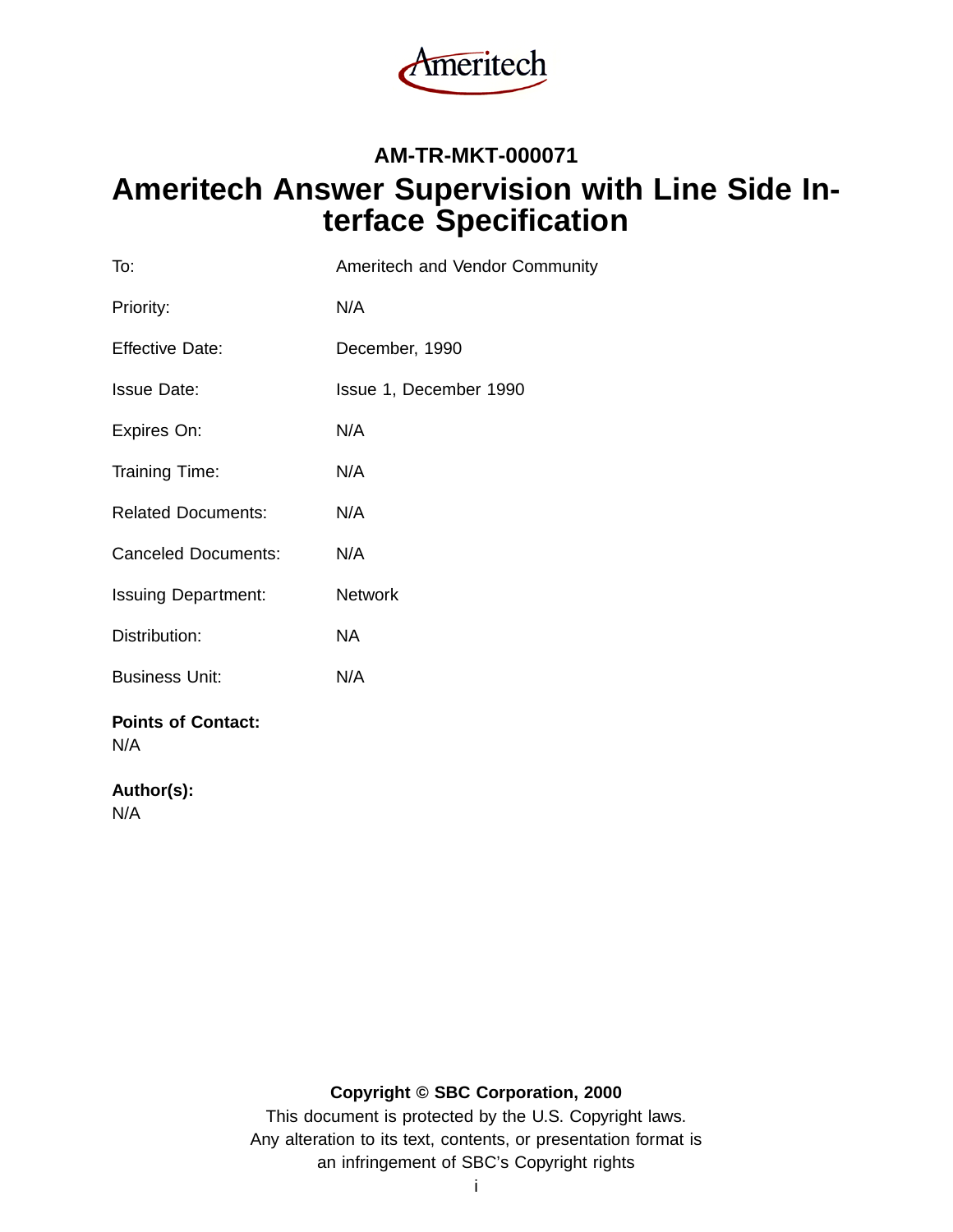#### **Table of Contents**

|    |                      | 1. GENERAL DESCRIPTION               | 3 |  |  |
|----|----------------------|--------------------------------------|---|--|--|
|    |                      | 2. PHYSICAL INTERFACE                | 3 |  |  |
|    | 3. FEATURE OPERATION |                                      |   |  |  |
|    | 3.1.                 | <b>General Feature Operation</b>     | 3 |  |  |
|    |                      | 3.2. Loop Electrical Changes         | 3 |  |  |
| 4. |                      | FEATURE COMPATIBILITY / RESTRICTIONS | 4 |  |  |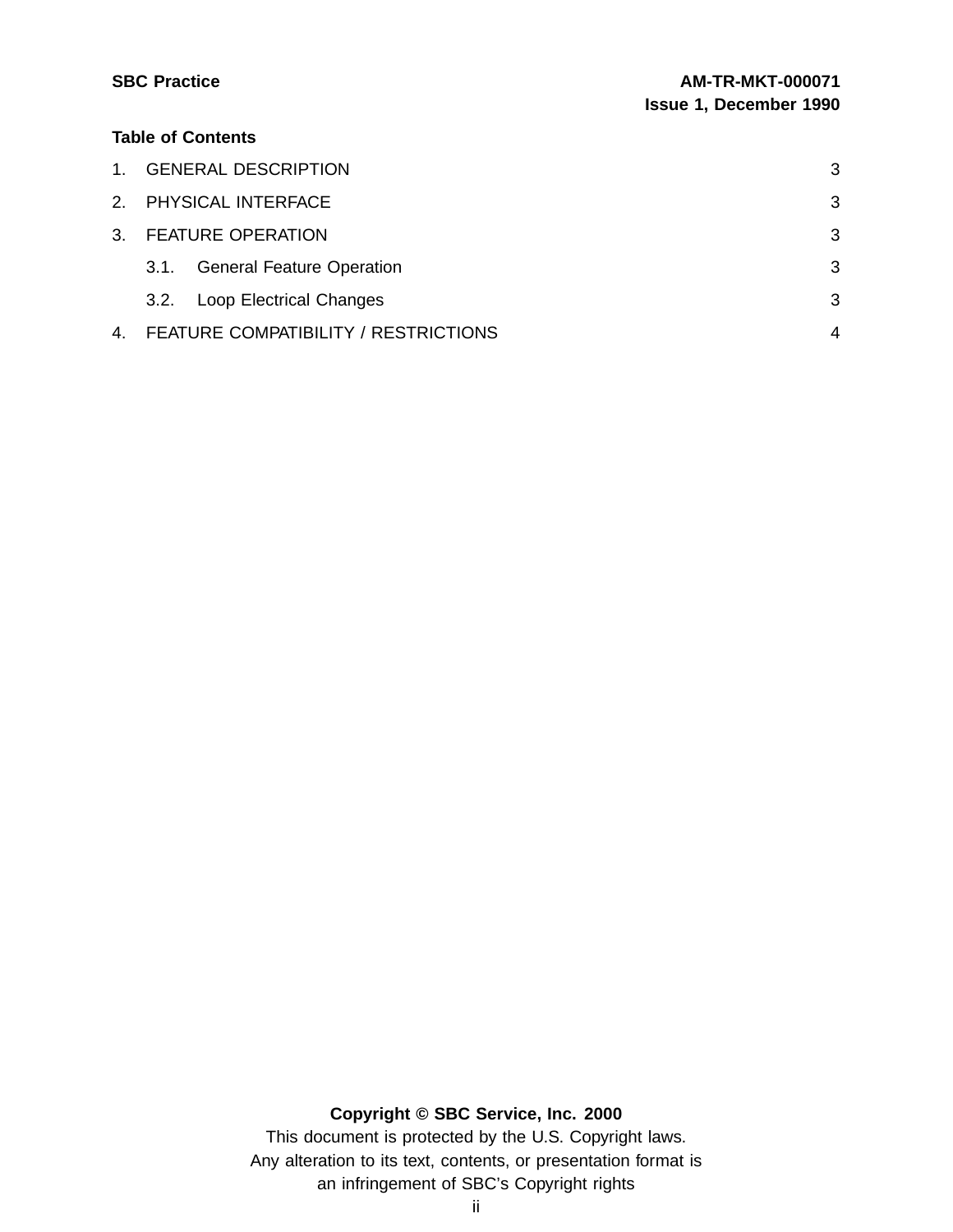#### **TECHNICAL REFERENCE NOTICE**

This Technical Reference is published by Ameritech to provide a technical description of the Interface between Customer Premises Equipment and the Ameritech central offices to support the Open Network Architecture (ONA) plan Basic Serving Element (BSE) Answer Supervision with Line Side Interface.

Ameritech reserves the right to revise this document for any reason, including but not limited to, conformity with standards promulgated by various agencies, utilization of advances in the state of the technical arts, or the reflection of changes in the design of any equipment, techniques or procedures described or referred to herein.

**AMERITECH MAKES NO REPRESENTATION OR WARRANTY, EXPRESSED OR IMPLIED, WITH RESPECT TO THE SUFFICIENCY, ACCURACY, OR UTILITY OF ANY INFORMATION OR OPINION CONTAINED HEREIN. AMERITECH EXPRESSLY ADVISES THAT ANY USE OF OR RELIANCE UPON THIS TECHNICAL REFERENCE IS AT THE RISK OF THE USER AND THAT AMERITECH SHALL NOT BE LIABLE FOR ANY DAMAGE OR INJURY IN-CURRED BY ANY PERSON ARISING OUT OF THE SUFFICIENCY, ACCURACY, OR UTILITY OF ANY INFORMATION OR OPINION CONTAINED HEREIN.**

This document is not to be construed as a suggestion to any manufacturer to modify or change any of its products, nor does this document represent any commitment by Ameritech or any Ameritech operating company (AOC) to purchase any product, whether or not it provides the described characteristics.

Ameritech does not recommend products, and nothing contained herein is intended as a recommendation of any product to anyone.

Nothing contained herein shall be construed as conferring by implication, estoppel, or otherwise any license or right under any patent, whether or not the use of any information herein necessarily employs an invention of any existing or later issued patent.

Ameritech reserves the right not to offer any or all of these services and to withdraw any or all of them at any future time.

Document may be ordered from Ameritech by contacting the Document Order Center at (847) 248-4324.

#### **Copyright © SBC Service, Inc. 2000**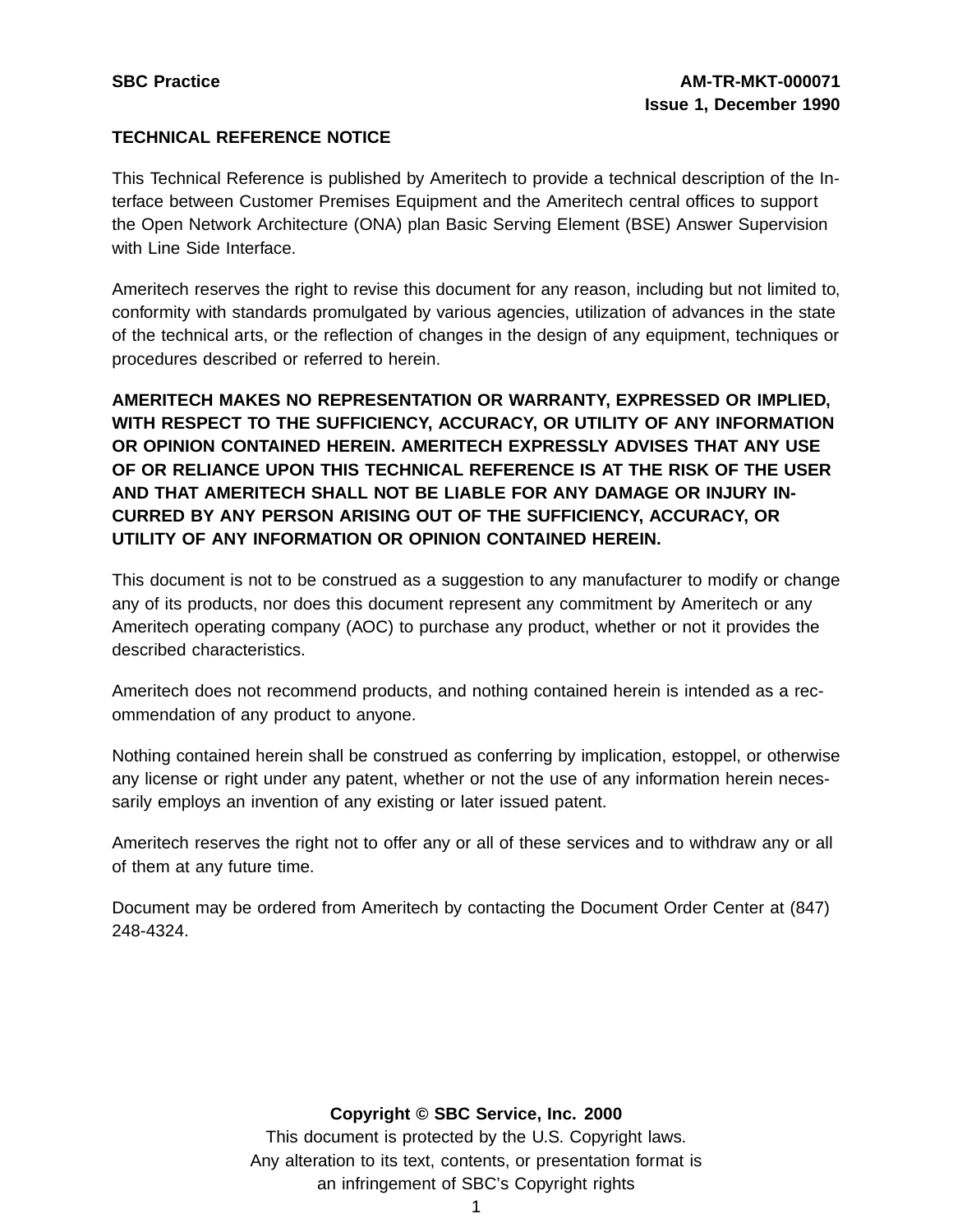## **Copyright © SBC Service, Inc. 2000**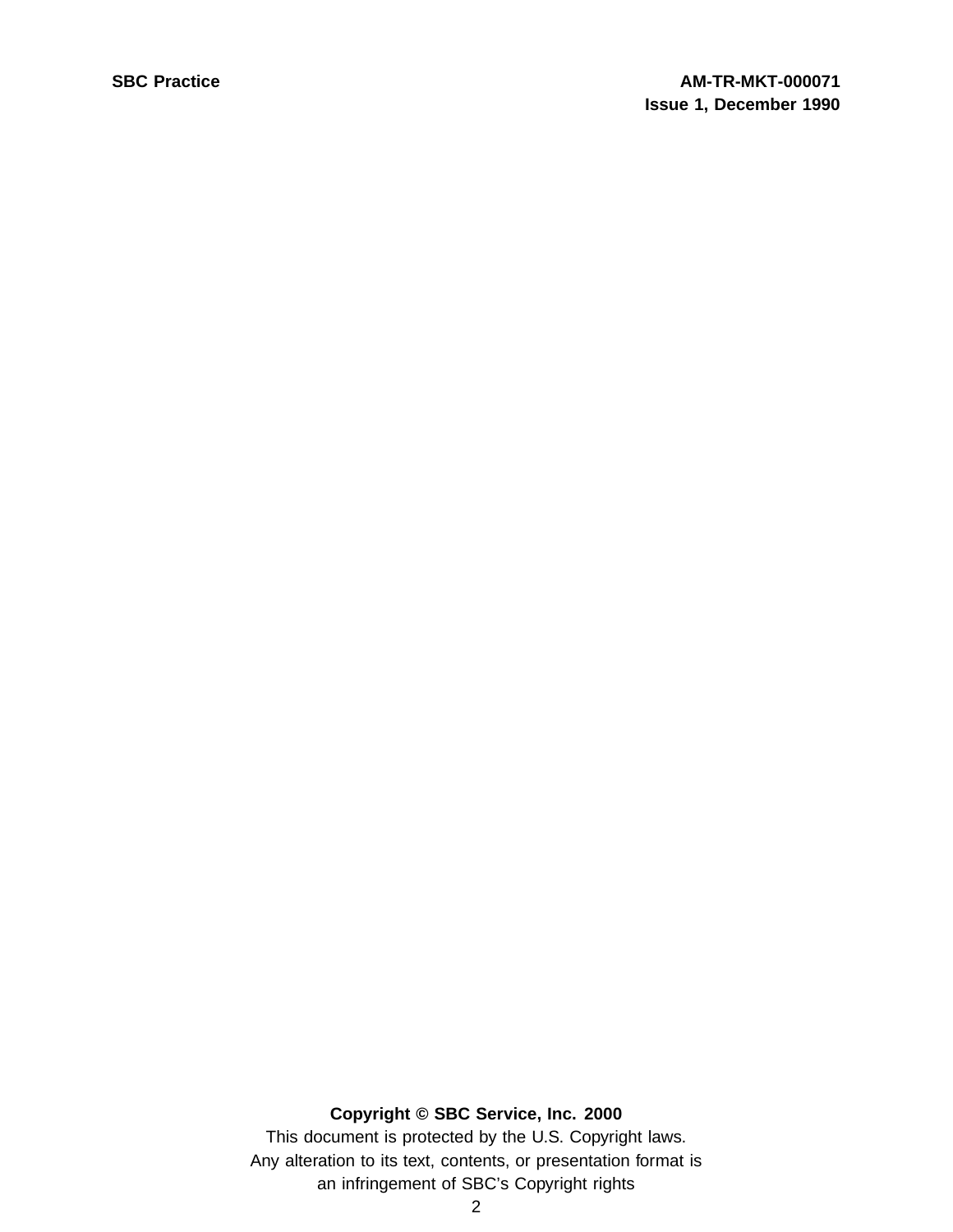#### **1. GENERAL DESCRIPTION**

This document describes the network interface for the Ameritech Answer Supervision with Line Side Interface. This feature will provide a electrical indication of the called party answer to a line side connection via reversal of the voltage on the subscribing line.

This feature is being offered in response to requests from the Enhanced Service Provider (ESP) community via the Open Network Architecture (ONA) process.

This feature will only be provided in properly equipped Northern Telecom DMS 100 central offices.

#### **2. PHYSICAL INTERFACE**

The Answer Supervision with Line Side Interface can be applied to any analog loop start line except for multi-party and digital loop carrier lines.

Interconnection to the ESP's Customer Premise Equipment (CPE) is via standard outside plant cable, tip and ring connections. Refer to PUB 61100 for details for these types of connections.

#### **3. FEATURE OPERATION**

#### **3.1. General Feature Operation**

On lines without the Answer Supervision with Line Side Interface feature the polarity of the line does not change.

When the Answer Supervision with Line Side Interface feature is applied to a line, however the polarity will reverse when the calling party's (subscriber's) central office receives an indication of answer supervision from the called party's central office. In addition, an audible click will be heard on the line. The timing of the feature activation will vary by network architecture from nearly instantaneous on intraoffice calls up to a few seconds for InterLata calls.

This indication of answer supervision is provided on all calls where answer supervision is returned to the originating caller's central office. On calls where no answer supervision is returned to the originating central office (e.g. calls to vacant codes) no indication of answer supervision is provided by this feature. Currently, the service is activated only once during a call origination, no action by the called party can release the reversing of the polarity towards the subscribing customer.

### **3.2. Loop Electrical Changes**

The description of the specific changes to polarity is shown on Diagram 1. They are as follows:

#### **Copyright © SBC Service, Inc. 2000**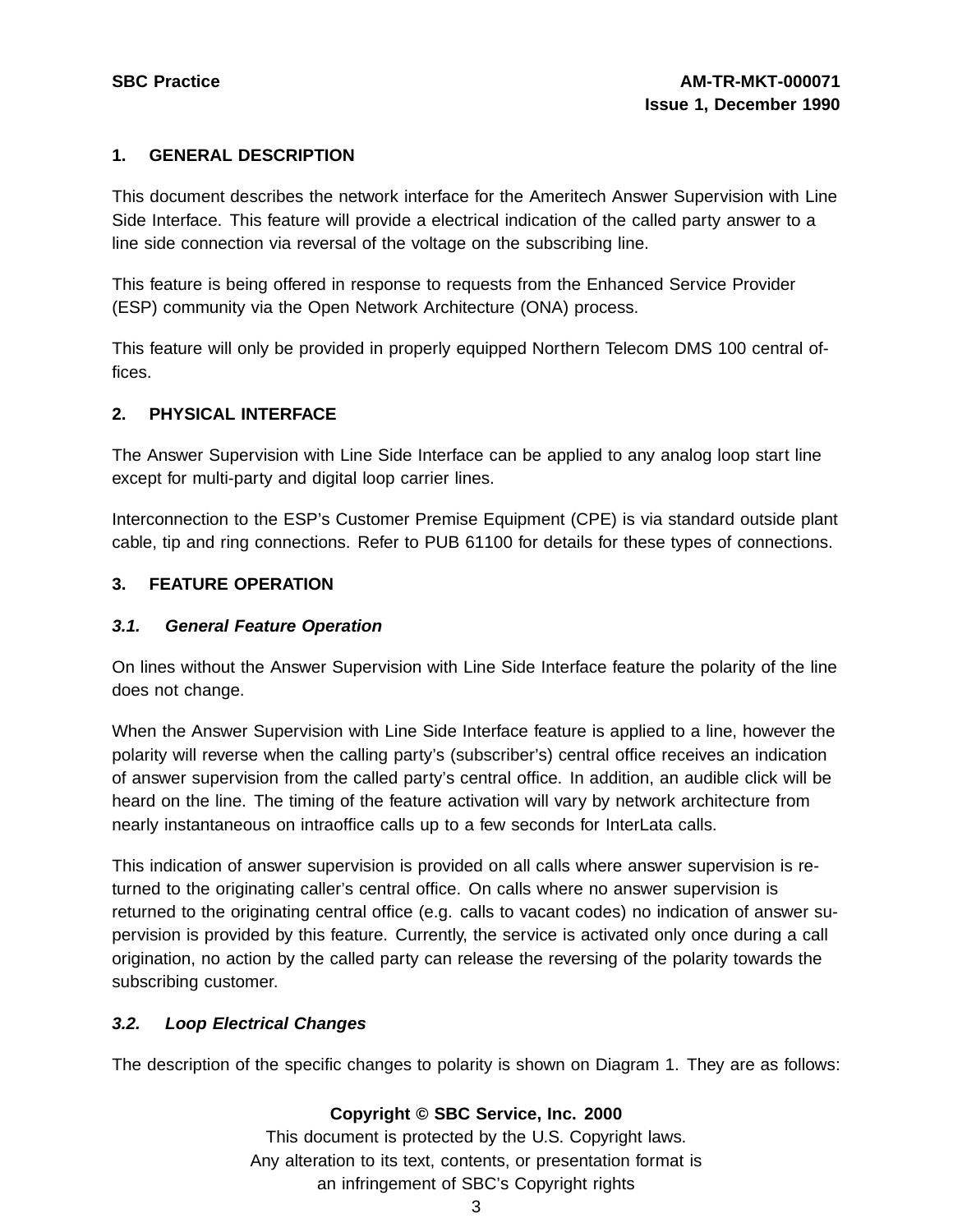On-hook Phase (Calling party telephone set is on-hook): -48 volts on the ring lead and ground on the tip lead.

**NOTE:** a specific on-hook voltage level is not guaranteed, the -48 volts is only shown for reference. In an off-hook state the -48 volts is a nominal value which can vary depending upon the length and gauge of the local loop cable pairs serving the subscriber's premises.

Dialing Phase (Calling party is off-hook dialing digits of called party telephone number): -48 volts on the ring lead and ground on the tip lead.

Called Party Answer Phase (Called party answers telephone and the answer supervision signal is sent back to the originating subscriber's central office): Ground on the ring lead and -48 volts on the tip lead. As previously mentioned, the time between actual answer and activation of this feature can be from nearly instantaneous on an intraoffice call to several seconds on an Inter-Lata call.

Talking Phase: (Calling and called parties are talking): Ground on the ring lead and -48 volts on the tip lead. In other words, the polarity reversal is maintained throughout the talk state.

Disconnect Phase: (Calling party disconnects): -48 volts on the ring lead and ground on the tip lead.

### **4. FEATURE COMPATIBILITY / RESTRICTIONS**

The only line option that is compatible with this service is Call Forwarding Variable. The following features should be restricted from the subscribing line; three-way calling, conference calling, all Centrex attendant features, call hold and the related consultation hold features, circuit switched digital data, toll denial, toll diversion and all call transfer features.

### **REFERENCES**

- 1. NORTHERN TELECOM GENERAL SPECIFICATIONS GS618 ISSUE 01.02.
- 2. TELCORDIA ( formerly BELLCORE) TECHNICAL REFERENCES TR-TSY-00456 Public Terminal Generic Terminals.
- 3. "Description of the Analog Voiceband Interface Between the Bell System Local Exchange Lines and Terminal Equipment", PUB 61100, Bell Communications Research, January 1983.

Documents can be ordered from the following issuing locations:

#### **Copyright © SBC Service, Inc. 2000**